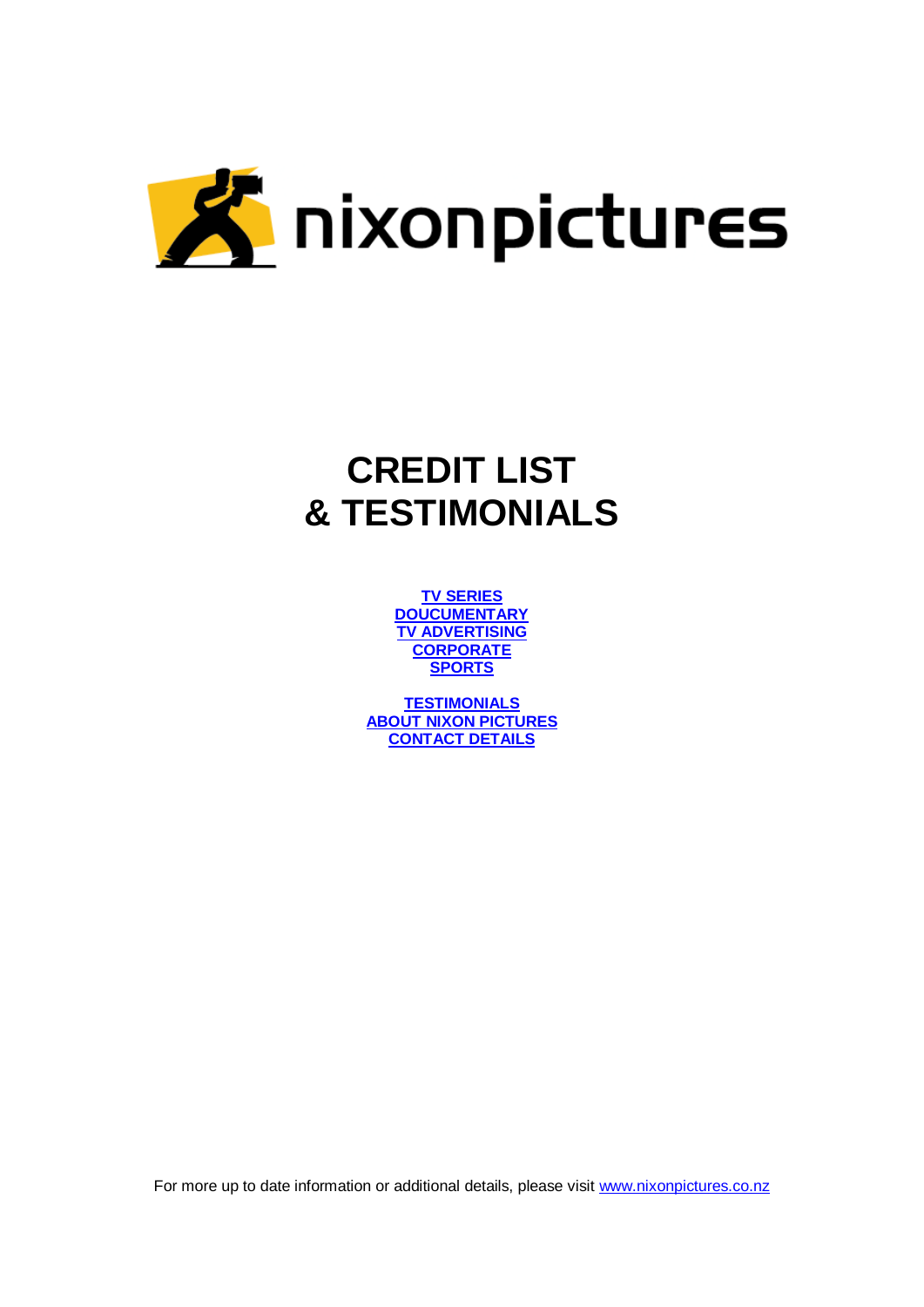# **TV Series**

<span id="page-1-0"></span>











In 2002, Nixon Pictures joined Graeme Sinclair for the first time to film an episode of 'Carter's Gone Fishin' - the longest running fishing series on NZ TV (19yrs). Now we are starting on the 9th year of filming and have been to Vanuatu and Australia as well as countless NZ locations. **Date:** 2003 – Current **Episodes:** 22 minutes, **Broadcast:** TV3 **Bruce Nixon:** Camera/Audio.

Award-winning Presenter/Director, Rob Harley made New Zealand sit-up and applaud the real heroes of the nation. People who had overcome against extraordinary and overwhelming odds and in doing so had changed lives around them. Bruce Nixon worked with Rob on two episodes. **Date:** 1997 – 1999 **Episodes:** 2x24 minutes **Broadcast:** FTN, TVNZ **Bruce Nixon:** Camera, Lighting.

This was a fun-packed wet and wild series covering everything 'marine' orientated: boating, fishing, diving and surfing were the main topics. Each sport had its own experienced and professional presenter. This meant that the viewer was exposed to the real facts and relevant material. **Date:** 1997 – 1998 **Episodes:** 13x24 minutes **Broadcast:** SKY SPORT, FTN, SPN, CH7, Mainland, CTV, CH9, Mercury.

**Bruce Nixon:** Writer, Camera, Director, Producer.

Presenter Barry Keene is just that... keen on sport! From a sporting background, Barry saturated this programme with unparalleled enthusiasm! Keene On Sport - Footy Season' became a cult series of local school, club and premier rugby and rugby league.

**Date:** 1999 – 2000 **Episodes:** 65x24 minutes **Broadcast:** FTN, CTV **Bruce Nixon:** Camera, Co-Director.

An award-winning (ITVA) series about real people in the Twin Coast region of North Auckland, NZ & presented by Wayne Douglas. Each episode's topic was carefully selected and portrayed to be of great interest to viewers throughout New Zealand, despite being filmed in North Auckland. **Date:** 1999 **Episodes:** 26x24 minutes **Broadcast:** FTN, CH7, CTV, Mercury **Bruce Nixon:** Writer, Camera, Director, Producer.

A popular series that ran for eight years. Bruce filmed the last two series with Ninox Productions. "Location Location Location" was one of New Zealand"s consistently highestrating TV shows... meeting the people, their homes, their memories and their dreams and of course - the locations. **Date:** 2007 - 2008 **Episodes:** 26x24 minutes **Broadcast:** TVNZ **Bruce Nixon:** Camera.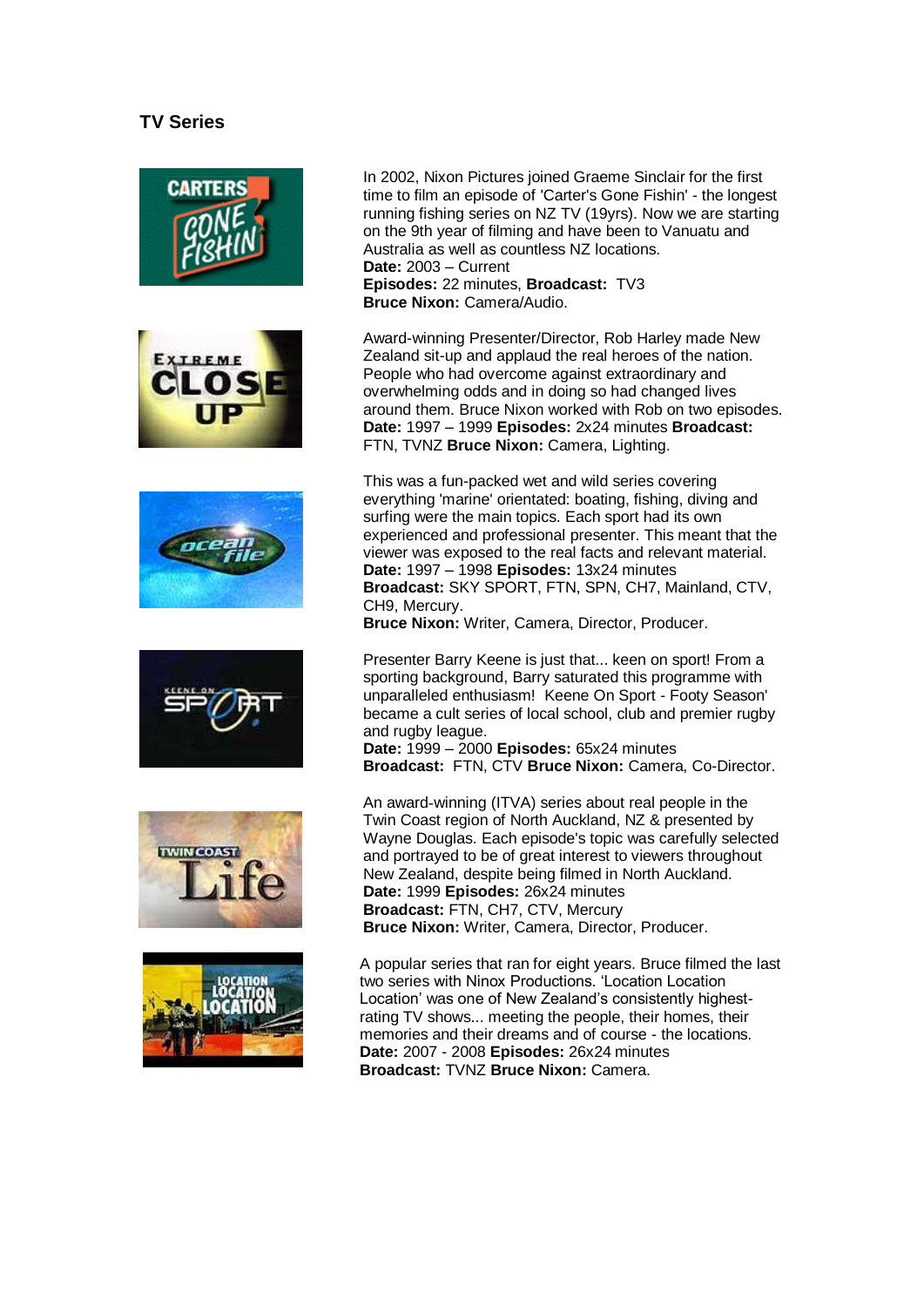



# <span id="page-2-0"></span>**TV Documentary**







#### **EMERGENCY HEROES & EMERGENCY 111**

The day to day lives of Police, Fire and Ambulance officers – involving high personal risk – heartbreak – jubilation - and relief. The audience gets a rare insight into the real working lives of these crucial agencies. EMERGENCY HEROES takes viewers from triage to the front-line, right behind Police, Fire and Ambulance officers working flat-out to pick up the pieces. This series was first featured on TV 10 years ago by Ninox Films.

**Date:** 2008 - 2010 **Duration:** 10x24 min **Broadcast:** TV3 **Bruce Nixon:** Camera.

# **ANIMAL ACADEMY**

Animal Academy is the "infotaining" family television series for people passionate about animals, hosted by Olympic gold medallist Sarah Ulmer and Willowbank Wildlife Reserve Head Ranger Jeremy Maguire. Each episode of Animal Academy brings together and reflects on New Zealand's huge array of animal life. Vets and pets, tame and wild; from working with animals daily to rare encounters - Animal Academy has something for everyone. Produced by Whitebait-TV. **Date:** 2009 **Duration:** 24 min **Broadcast:** TVNZ **Bruce Nixon:** Camera.

# **ANTARCTIC TOOTHFISH & MYSTERIES OF THE DEEP**

Following a New Zealand long-liner fishing boat, the skipper and his wife, this documentary goes to the chilling waters of the Antarctic in search of Toothfish. Amongst the icebergs and wild conditions, the unexpected happens – the capture of the worlds biggest Colossal Squid and it"s all on film which also a world first!

**Date:** 2006 - 2007 **Duration:** 48 min **Broadcast:** TV3 **Bruce Nixon:** Director of Photography.

#### **GREAT SPORTING DUELS**

Producer, Larry Keating, has been making sporting documentaries for the French channel 'ARTE' over the last 4 years. He has portrayed many historic clashes between some of the legends of sport; The memorable America's Cup fight-out between the U.S.A and Australia in the 80's, the tension between the 1960's All Blacks and the Springboks, Oxford versus Cambridge in rowing, surfing world title clashes in the 1970's and Ironman battles for world supremacy! Bruce Nixon has filmed a number of these in both New Zealand and overseas with Larry. **Date:** 2002 – Current **Duration:** 48 minutes **Broadcast:** ARTE Channel – France **Bruce Nixon:** Camera/Lighting.

#### **MANU SAMOA – RUGBY'S MODERN DAY WARRIORS**

French documentary makers - Gedeon Programmes, produced this close look at the Samoan rugby culture. It features Ata Sofara, a player who has been at the top of his game only to suffer injury and to slip out of the scene. Now, with the 2007 World Cup of Rugby looming, Ata regained his fitness and prepared to make his comeback. We examine the national team and the pride of its people, from one generation to the next.

**Date:** 2007 **Duration:** 52min **Broadcaster:** International **Bruce Nixon:** Director of Photography.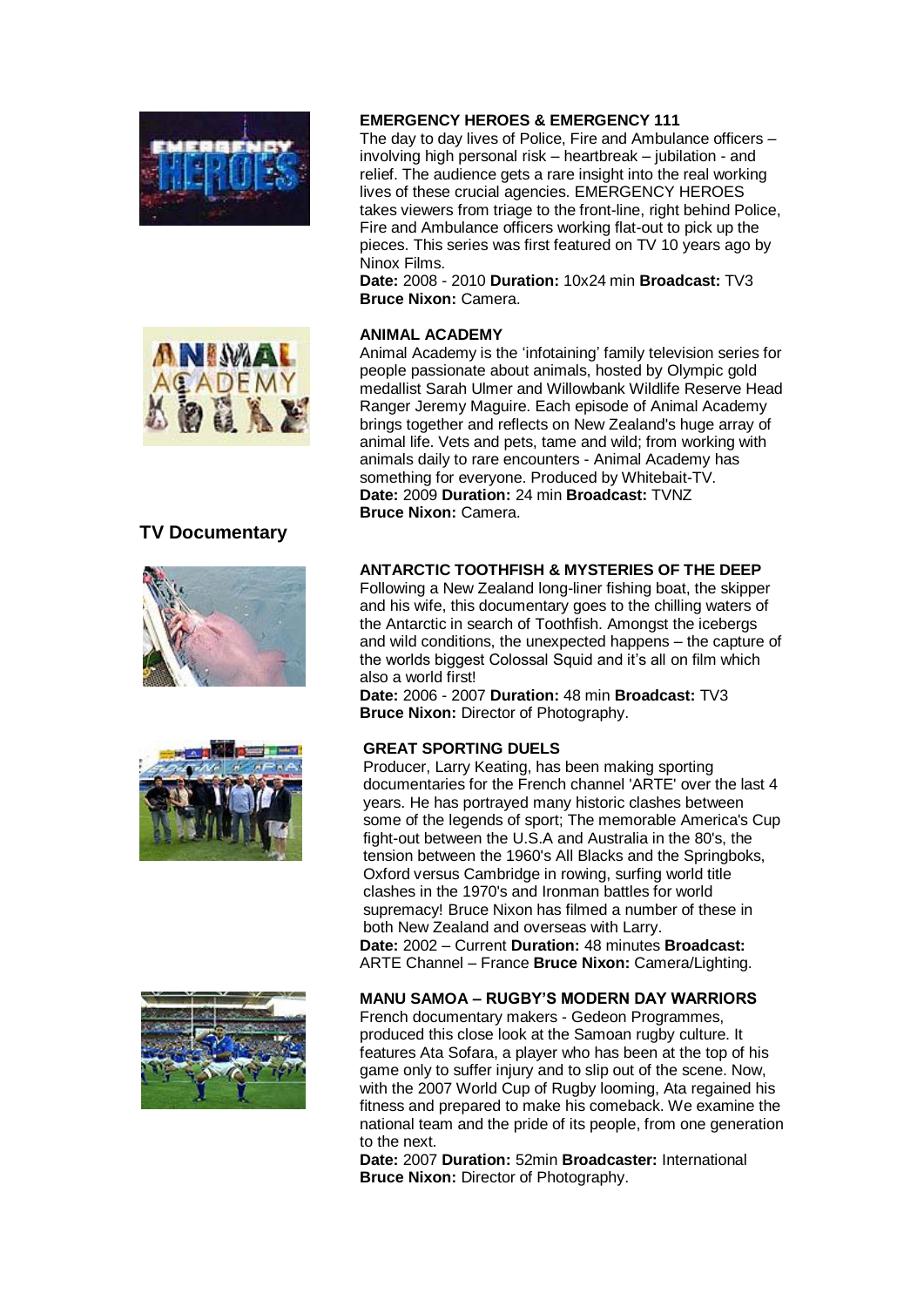







# **TWO ROADS TO TAUPO**

The Taupo 1000, New Zealand's flagship off-road race - the longest and toughest in the southern hemisphere went international in 2007! One US team with Ryan Millen, son of expat New Zealand motorsport star Rod Millen, brought his Toyota FJ off-road race truck down under to compete with rival US team Necessary's. In 2006 'Two Roads To Baja' was filmed by Radical Media following the same two teams. Nixon Pictures helped shoot this documentary on HD for the international production company, Radical Media. **Date:** 2007 **Duration:** 48 minutes **Broadcast:** ESPN/International **Bruce Nixon:** Camera.

# **IVECO & THE ALL BLACKS**

Truck manufacturer IVECO is an official global sponsor of the All Blacks and shares the same devotion to values as New Zealand"s rugby franchise... Team Spirit - Synergy of Purpose - Collaboration. An Italian production crew were here in New Zealand during 2007 & 2008 to film a corporate documentary looking behind the scenes of test rugby and interviews with the All Blacks during the French, Canadian, Irish & English series. Filming took place in Auckland, Wellington, CHCH and Hamilton. **Date:** 2007 & 2008 **Duration:** Various

**Purpose:** Promotional **Bruce Nixon:** Director of Photography.

# **MATTERS OF SUBSTANCE**

Earlier in 2009, the tiny rural communty of Kakahi, near Taumuranui, had 12 new families move in and the media went into a frenzy for all the wrong reasons! This was short lived as the 12 Mongrel Mob members and their families were there purely as volunteers to take part in the rehabilitation programme held at the Salvation Army outdoor camp. Leaders in the Notorious Chapter have been seeking ways in which they can support their own whanau in moving from a life of crime and addiction, and make a contribution to society. This documentary is about how gang members can take responsibilty for their own transformation. **Date:** 2009 **Duration:** 30min **Purpose:** Internal/Instructional

**Bruce Nixon:** Director of Photography.

#### **LUI' OLA – CHALLENGE TO LIVE**

These two very simple Pacific words and concepts, "Lu"i" meaning to challenge and "Ola" meaning the essence of life, captures succinctly the essence of life both from a Pacific perspective and especially for a disabled Pacific person. It is a term that recognises the everyday challenges people have when there are barriers that impede their ability to have a life. This is especially the case for disabled Pacific peoples and their families, whanau and aiga. The client is Borderless Productions.

**Date:** 2010 **Duration:** 15min **Purpose:** Internal/Instructional **Bruce Nixon:** Director of Photography.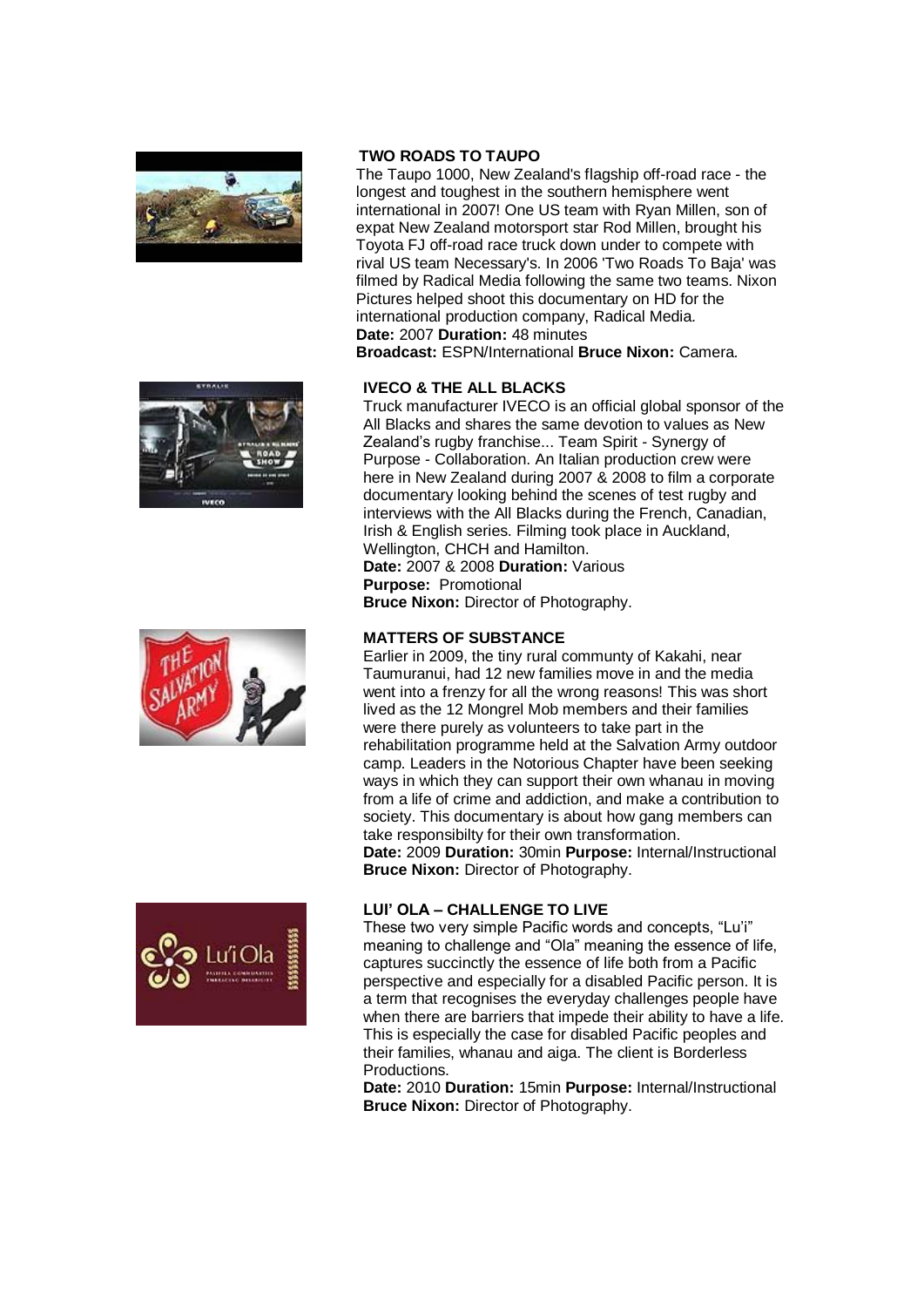



# **QUEST FOR JUSTICE**

A documentary Filmed over late 2009, early, mid and late 2010 around various NZ locations, Producer Rachel Stace and Director John Hagen of E2 Productions examined a very serious problem that homeowners are facing – leaky homes. A similar style to Michael Moore's (Dir - Bowling for Columbine) documentaries, being an investigative-style film. The broadcast date is still to be determined for 2011. **Date:** 2009 - 2010 **Duration:** 48min **Broadcast:** TVNZ **Bruce Nixon:** Director of Photography.

#### **THE DAMBUSTERS**

In 1943, 617 Squadron, RAF, "The Dambusters" was a single squadron formed during the Second World War to carry out a single special and dangerous task. That operation "Chastise" has since become a legend in the annals of military history. The sole-surving pilot from that raid is 92 year old New Zealander, Les Munro of Tauranga. Nixon Pictures provided film services alongside James Holland, the UK presenter/author associated with the client; Maya Vision **International** 

**Date:** 2010 **Duration:** 48min **Broadcast:** UK TV **Bruce Nixon:** Director of Photography.

# **TV Advertising**







#### **PROJECT AWHI**

Awhi means... to love, to nurture, to teach... A South Auckland charitable trust organisation, Houhanga Rongo, commissioned this project to generate the awareness and understanding needed to help fund further development of its planned network.

**Date:** 2000 **Duration:** 15 & 60 seconds **Purpose:** Sponsorship campaign **Broadcast:** TV3, TVNZ **Bruce Nixon:** Camera, Lighting, Director, Stills Photographer.

# **BERKLEY CINEMAS**

Produced exclusively for the Hibiscus Coast, Whangaparaoa multiplex, this commercial had to be attractive enough to draw the northern population to the movies in Whangaparaoa, rather than them attending the North Shore cinemas instead.

**Date:** 1999 **Duration:** 45 seconds **Purpose:** Advertising **Broadcast:** FTN **Bruce Nixon:** Writer, Camera, Lighting, Director, Producer.

#### **HELPING HAND APPEAL**

The 'Project Awhi' campaign this year was their 'Helping Hands' appeal. The south Auckland charitable trust organisation commissioned this project to generate the awareness and understanding needed to help fund further development of its planned network.

**Date:** July 2002 **Duration:** 2 x 30 seconds **Purpose:** Sponsorship campaign **Broadcast:** TV3, TVNZ **Bruce Nixon:** Camera, Lighting, Director, Stills Photographer.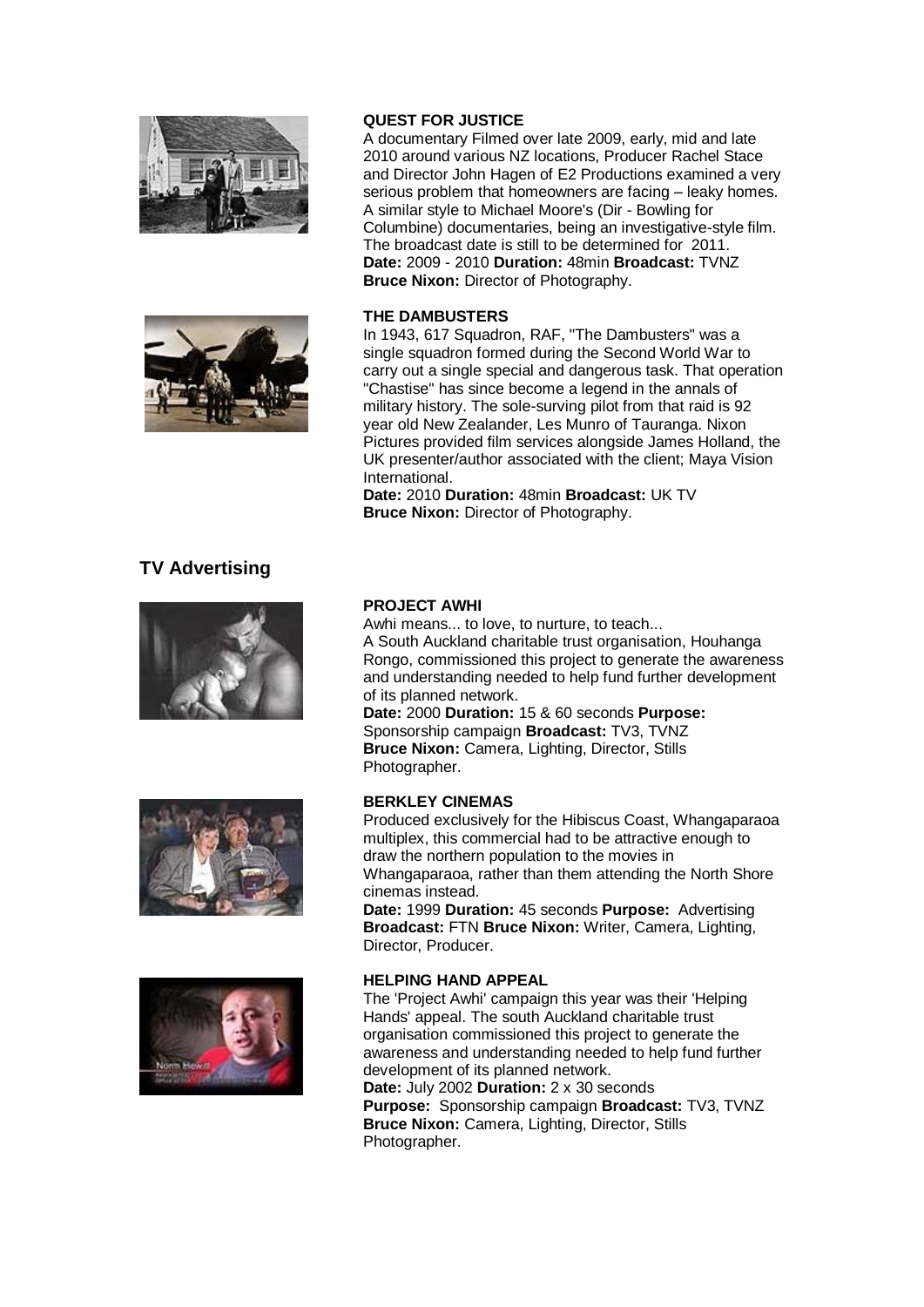<span id="page-5-0"></span>





# **CORPORATE**





#### **FAMILY HEALTH DIARY**

The on-going series of 'Family Health Diary' commercials are a familiar site on our televisions. Jude Dobson presents for these Tiger Films produced commercials although she has her own production company 'Home Grown Productions'. On this occasion we filmed at her home address for a more natural feel.

**Date:** Oct 2002 **Duration:** 2 x 60 seconds **Purpose:** Commercial **Broadcast:** TVNZ **Bruce Nixon:** Director of Photography.

# **COOK ISLANDS TOURISM CORPORATION**

We made our way to Rarotonga for 3 days, to make a 2 minute commercial that would appear on Prime TV. The aim was to present the destination in a friendly and informative way - raising the average NZ"rs awareness of the Cook Islands and to show the great variety of activities and amenities avaliable.

**Date:** July 2003 **Duration:** 2 minutes **Purpose:** Commercial **Broadcast:** Prime TV **Bruce Nixon:** Camera.

# **PROJECT COOK**

Nixon Pictures shot five TVC's for Watties in September. These are similar to the 'Food In A Minute' segments and were filmed in the same studio kitchen. Called 'Project Cook', they are aimed at children instead. Di Handley is the presenter and the production company was Tiger Films. **Date:** Sept 2004 **Duration:** 5 x 60 seconds **Purpose:** Commercial **Broadcast:** TVNZ **Bruce Nixon:** Camera.

# **TE KOHANGA REO TRUST**

The Te Kohanga Reo Trust board in Wellington wanted to propose an efficient way to provide remote Kohanga Reo schools with quality Maori educational programming via satellite. The best method to explain exactly how this would work and benefit those concerned was by producing an information video.

**Date:** 1997 **Duration:** 23 minutes **Purpose:** Concept Promotion **Bruce Nixon:** Director of Photography.

#### **ORCA**

The Orca 'culture' is one that reflects the makeup of the awesome mammal itself - natural power, incisive intelligence and a fearless uncompromising outlook. These were the qualities that Orca Director, Scott Unsworth looked to instil into every item that carries the Orca logo... including the video.

**Date:** 1999 **Duration:** 5 minutes **Purpose:** Sales and Marketing

**Bruce Nixon:** Director of Photography, Director, Producer.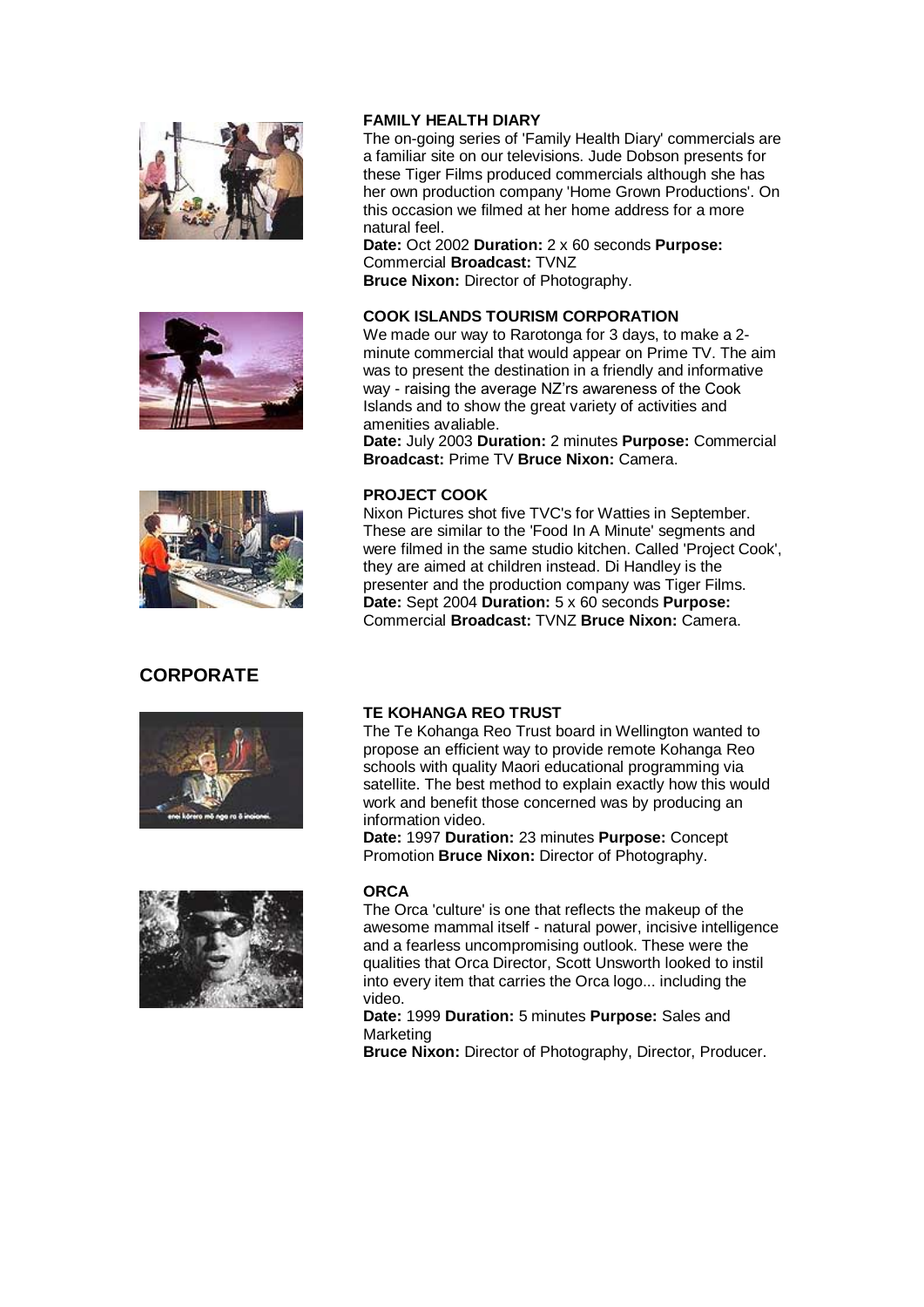









**TREETOPS ESTATE & LODGE** (AVA Award-winning)

New Zealand's leading 5-star estate and lodge. Treetops is hidden away amongst 1000 hectares of exclusive, carefully managed private wilderness near Rotorua. The briefing was to produce an equally impressive series of promotional videos (which have become award-winning) firstly to attract the serious American hunter.

**Date:** 2001 - 2003 **Duration:** 7 min x 1/ 10 min x 2 **Purpose:** Sales and Marketing

**Bruce Nixon:** Writer, Director of Photography, Co-Director, Producer.

# **KAURI CLIFFS GOLF LODGE**

This is the ultimate New Zealand Golf course complete with lodge, cottages, pool, gym, pro-shop, tennis courts and the best view of the Pacific Ocean you could imagine! Bruce, who worked alongside Producer Larry Keating, filmed it. This video will cater to both internal and external markets. **Date:** 2001 **Duration:** 7 minutes **Purpose:** Sales and Marketing **Bruce Nixon:** Writer, Director of Photography, Co-Director.

#### **ROBIN AVIATION (ALPHA AVIATION)**

French aircraft manufacturer, Robin Aviation, has been around since 1945, producing what the world has come to embrace as the finest in training and aerobatic aircraft available on today"s marketplace. New Zealand has joined the Robin family importing and distributing the new 'Alpha' series in Australasia.

**Date:** 2002 **Duration:** 11minutes **Purpose:** Sales and marketing - National and International **Bruce Nixon:** Writer, Camera, Line Producer.

#### **METROPOLITON GLASS**

The 1940's mountaineering team are all managers of Metropolitan Glass! Produced for a company presentation, when each clip ended, it cut to a live presenter, who expanded on the theme of teamwork and how it applies to the business culture of MetroGlass.

**Date:** Feb 2003 **Duration:** 5 minutes **Purpose:** Internal Communications **Bruce Nixon:** Director of Photography.

#### **AMERICAN EXPRESS**

Compared to 2002's involvement, 2003 was a huge undertaking for American Express to commit themselves to 18 trade shows nation wide! Nixon Pictures depicted how American Express promoted themselves. The video was viewed internationally including head office in the US. **Date:** 2003 **Duration:** 7 minutes **Purpose**: Sales, marketing and training **Bruce Nixon:** Director of Photography, Director.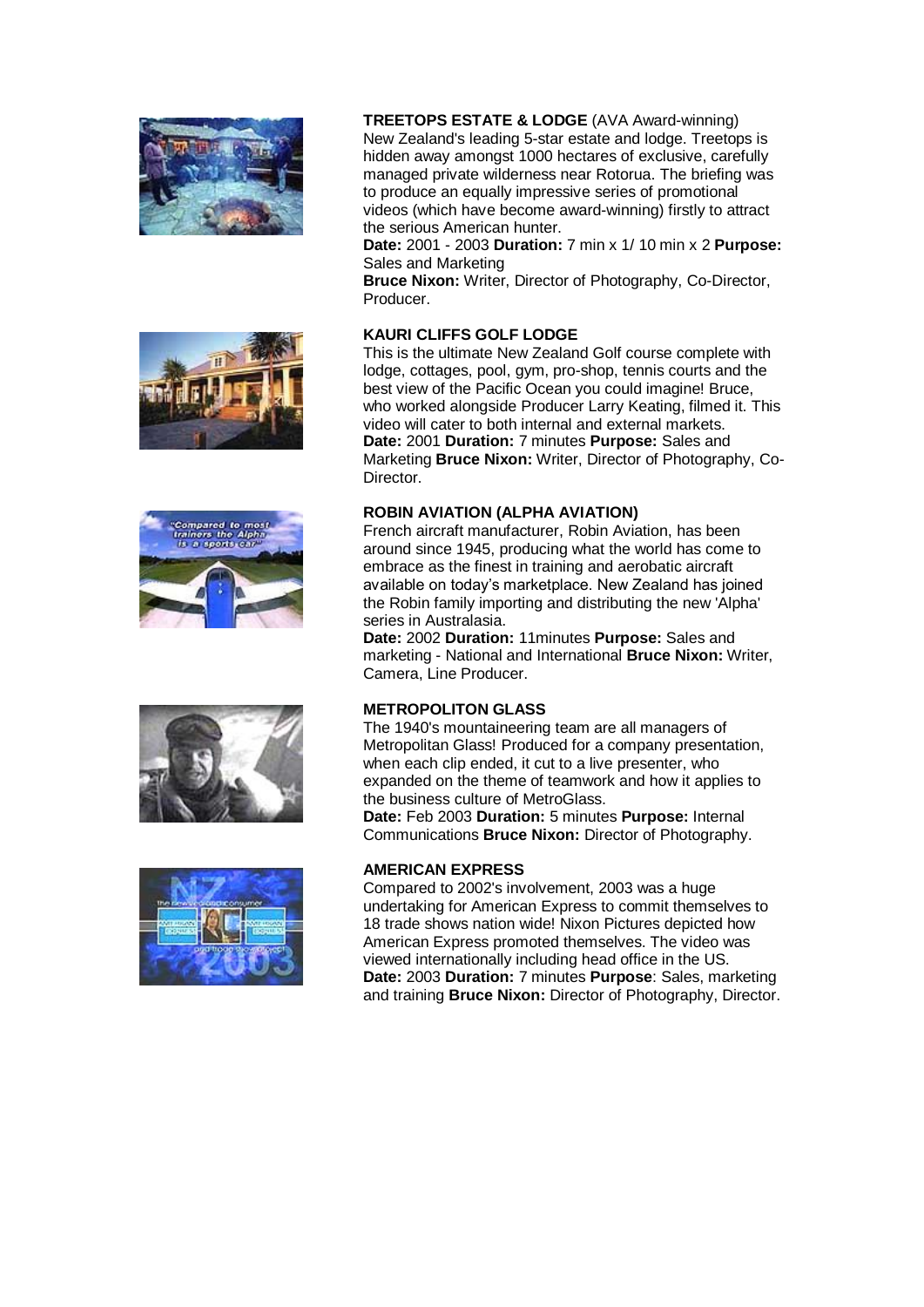











# **MOUNTAIN BUGGY LTD**

Mountain Buggy are world famous for awesome baby buggies. Over the course of 4 days we filmed in over 9 locations with a number of good looking Mum's and babies. The final result is being marketed as an interactive DVD for both shops and sales staff worldwide, who need to know how these things fit together!

**Date:** Feb - Mar 2004 **Duration:** 3 + 10 + 14 minutes **Purpose:** Sales, Marketing and Training. **Bruce Nixon:** Director of Photography, Director.

#### **VIRBAC**

Virbac is a global pharmaceutical company dedicated exclusively to animal health. The most important thing to achieve in this video was authenticity - or in other words, to sell the product to farmers, by farmers. They can tell when someone is trying to pull the wool over their eyes, so no actors here!

**Date:** May 2004 **Duration:** 10 minutes **Purpose:** Sales and Marketing **Bruce Nixon:** Director of Photography, Director.

# **AMNESTY INTERNATIONAL**

Nixon Pictures filmed a number of interviews with the Amnesty members who, through their work, have contributed significantly to the development of human rights in NZ. They told their own stories and these interviews will be used as a resource by Amnesty and possibly, in the future, be incorporated into a documentary.

**Date:** Jan 2005 **Duration:** 60 min **Purpose:** Promotional **Bruce Nixon:** Director of Photography.

#### **NORTH SHORE CITY COUNCIL**

Having worked with the North Shore City Council back in 1999 when we produced their last promotional city video, we were thrilled to be considered to produce a new updated version - this time for DVD release. We were able to let our creative juices flow a little more and enrolled a few professional actors to assist.

**Date:** Apr 2005 **Duration:** 5x5min **Purpose:** Promotional **Bruce Nixon:** Director of Photography, Writer, Director.

# **MANUKAU CITY COUNCIL**

Nixon Pictures joined with Gang to produce a video/DVD for the Manukau City Council. The purpose was to stimulate international investment into the business sector of Manukau City.

**Date:** Apr 2005 **Duration:** 7min **Purpose:** Promotional **Bruce Nixon:** Director of Photography, Co-Writer, Co-Director.

#### **AUCKLAND STEEL**

Nixon Pictures is joined with Tiger Films to produce an educational DVD aimed at setting the standards of steel fabrication and construction within NZ. **Date:** July 2005 **Duration:** 8x5min **Purpose:** Promotional **Bruce Nixon:** Director of Photography, Director, Line **Producer**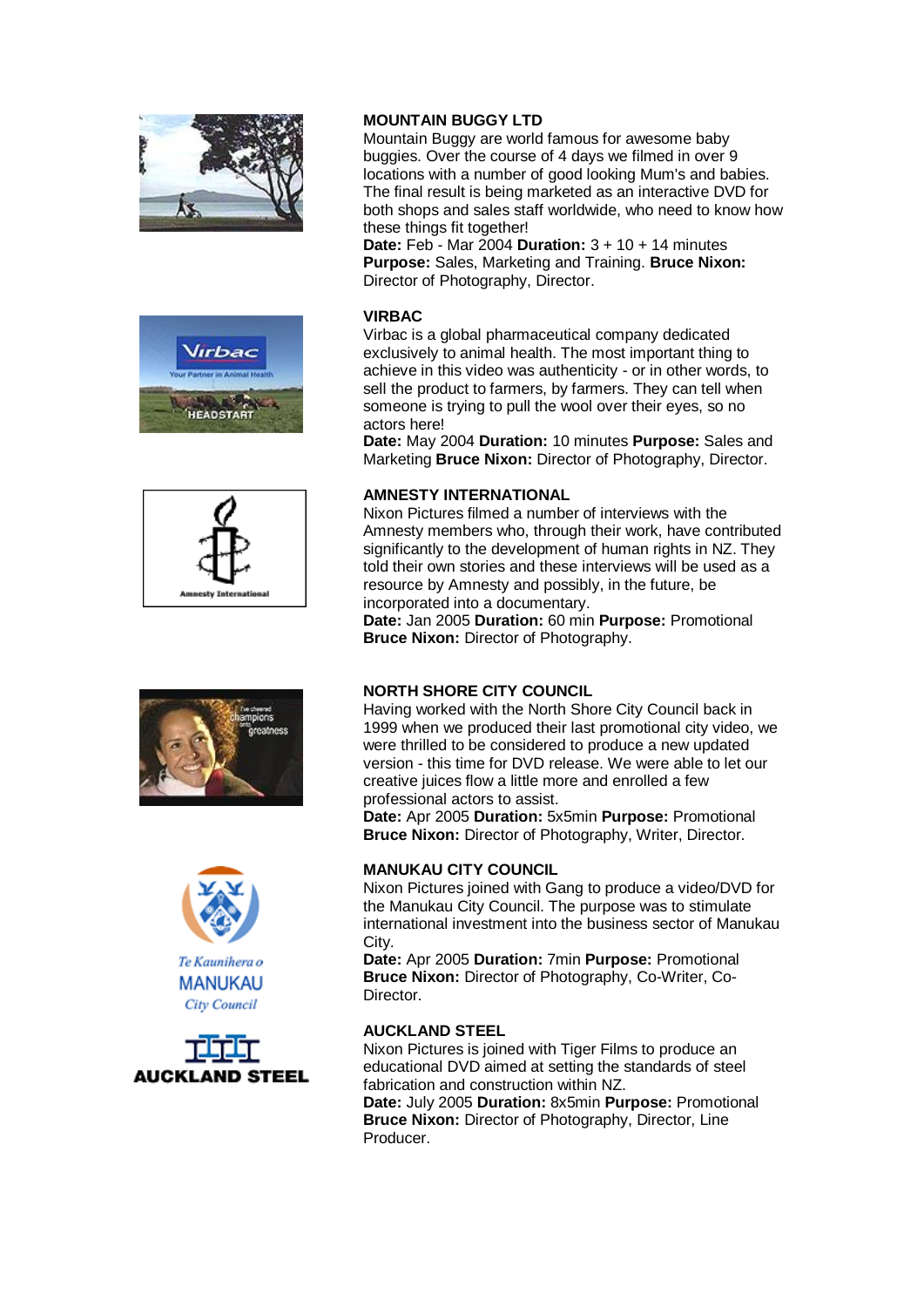









#### **FOR THE SAKE OF OUR CHILDREN**

Nixon Pictures is excited to have been asked to produce a presentation DVD for this new organisation in NZ. It will deal primarily with the awareness of the terrible situation NZ has gotten itself into with regards to poverty, abuse and the lack of love in many families towards our kids. Bruce filmed around 20 NZ celebrities endorsing the cause. **Date:** August 2005 **Duration:** 2 min **Purpose:** Promotional **Bruce Nixon:** Director of Photography, Director, Line

#### **AMP SCHOLARSHIP PROGRAMME**

Producer.

The AMP Scholarship Programme was established in 1998 and since that time over 70 Scholarships have been awarded to ordinary New Zealanders who are achieving extraordinary things. Nixon Pictures has assisted our client, Borderless Productions, in filming 'mini-documentaries' telling the stories of some of these extraordinary Kiwis..

**Date:** August 2008 & 2010 **Duration:** 5x3 min **Purpose:** Promotional **Bruce Nixon:** Director of Photography.

#### **NZRU – THE HOME OF NZ RUGBY**

In 2007 we began a very special relationship with the New Zealand Rugby Union. It was the first year in a series of new sponsorship meaning a whole new test series for the All Blacks. For the Italian based sponsor, we introduced the home of NZ rugby, the people, the place and the philosophy. It was a real experience and made more compelling with the cinematic lighting and filming approach we took. **Date:** August 2007 **Duration:** 5 min **Purpose:** Promotional **Bruce Nixon:** Director of Photography.

#### **ANZ – WOW CAMPAIGN**

Another of our clients - Propeller Productions - produces on a regular basis many wonderful vignettes for ANZ bank. These are for in-house use and praise and uplift the staff through the innovative 'WoW' campaign. Whether we are filming workshops, presentations, interviews or even the odd music video... the ANZ WoW pitch is always fun and uplifting. Nixon Pictures provided filmwork for Propeller. **Date:** August 2008 & 2009 **Duration:** Varied **Purpose:**

lnternal **Bruce Nixon:** Director of Photography.

#### **ANZ – TE NEWS**

Propeller Productions, based in Wellington are a regular client of ours and they do a great job of providing the ANZ National Bank with on-going corporate videos. The ANZ 'WoW' campaign is just one example of the in-house news updates and team bonding exercises. The other is called 'Te News' and Nixon Pictures has been busy this month shooting around the Auckland region along with NZ actor/comedian Jason Fa'afoi..

**Date:** August 2009 **Duration:** Varied **Purpose:** lnternal **Bruce Nixon:** Director of Photography.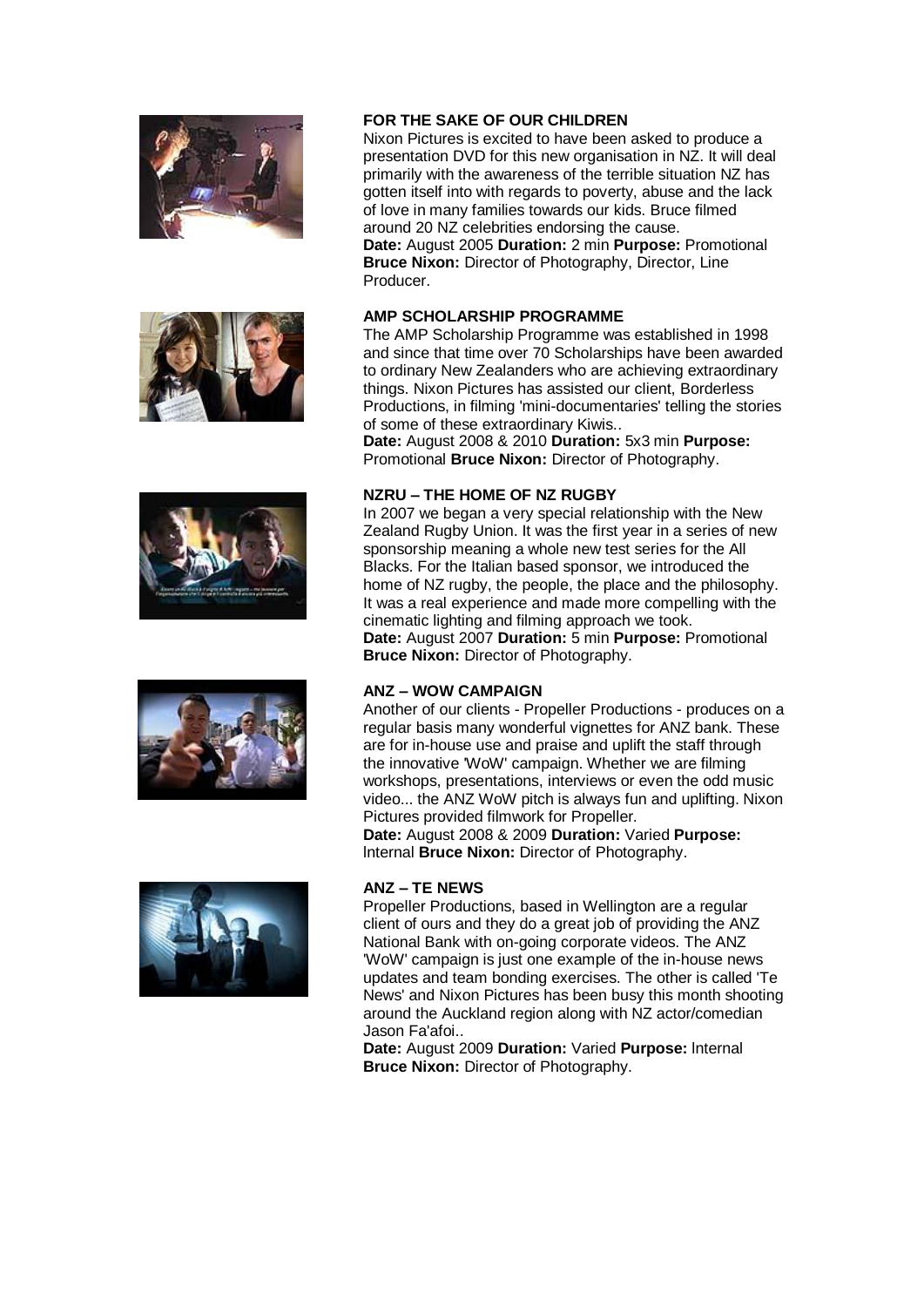# <span id="page-9-0"></span>**SPORTS**











#### **NZ ULTIMATE CHAMPIONSHIPS**

Held at Auckland's Victoria Park between New Zealand and Australia, this event is a mixture of netball, gridiron and Aussie rules - with a Frisbee! With very unique rules and game-play, it made for compelling viewing whether you followed it or not. Presented and commentated by Bob Gentil and Barry Keene.

**Date:** 2001 **Duration:** 48 min **Broadcast:** SKY Sport, Saturn, FTN, Triangle, CH7, Mainland, CTV, CH9, Mercury **Bruce Nixon:** Camera, Producer.

#### **NZ TRIATHLON NATIONAL CHAMPIONSHIPS**

Gisborne... first to see the light of the new millennium in 2000 and venue for the first ITU ranked triathlon in the world. This was the 3rd year in a row that Bruce had been involved in the NZ Champs. The presenter was TV3's Howard Dobson. **Date:** 1998, 1999, 2000 **Duration:** 24 min **Broadcast:** Internationally, SKY Sport, Saturn, FTN, CH7, Mainland, CTV, CH9, Mercury **Bruce Nixon:** Camera, Director, Producer.

#### **BASKETBALL: NZ vs CANADA**

The 1st of 2 test matches and held at the North Shore Events Centre, Auckland. Presented by FTN's Barry Keene and commentated by Dave Norris and Kurt Dammers. With an OB rig consisting of four cameras, the event was later edited to 48 minutes of highlights whilst retaining the live commentary.

**Date:** 1999 **Duration:** 48 min **Broadcast:** SKY Sport, Saturn, FTN, CH7, Mainland, CTV, CH9, Mercury **Bruce Nixon:** Camera, Director, Producer.

#### **NZ INDOOR ROCK CLIMBING CHAMPIONSHIPS**

Held at the Birkenhead Leisure Center, North Shore City, Auckland. Experts from Australia flew in to construct and mark-out each unique route; one for the women and one for the men. The idea was not to have a speed event, but rather an endurance event within a five-minute time restriction. **Date:** 2000 **Duration:** 48 min **Broadcast:** SKY Sport, Saturn, FTN, CH7, Mainland, CTV, CH9, Mercury **Bruce Nixon:** Camera, Producer.

#### **ETCHELLS WORLD SAILING CHAMPIONSHIPS**

Dennis Conner, John Bertrand, Mark Bradford and Mark Childerley ensured that this was going be a world class sailing event indeed. Nine races were held over six days during a break in the Louis Vuitton series here in Auckland. The presenter was British journalist Bob Fisher and the Producer - Larry Keating.

**Date:** 2002 **Duration:** 25 min **Broadcast:** SKY Sport, TVNZ, FOX, CNN. **Bruce Nixon:** Camera, Director.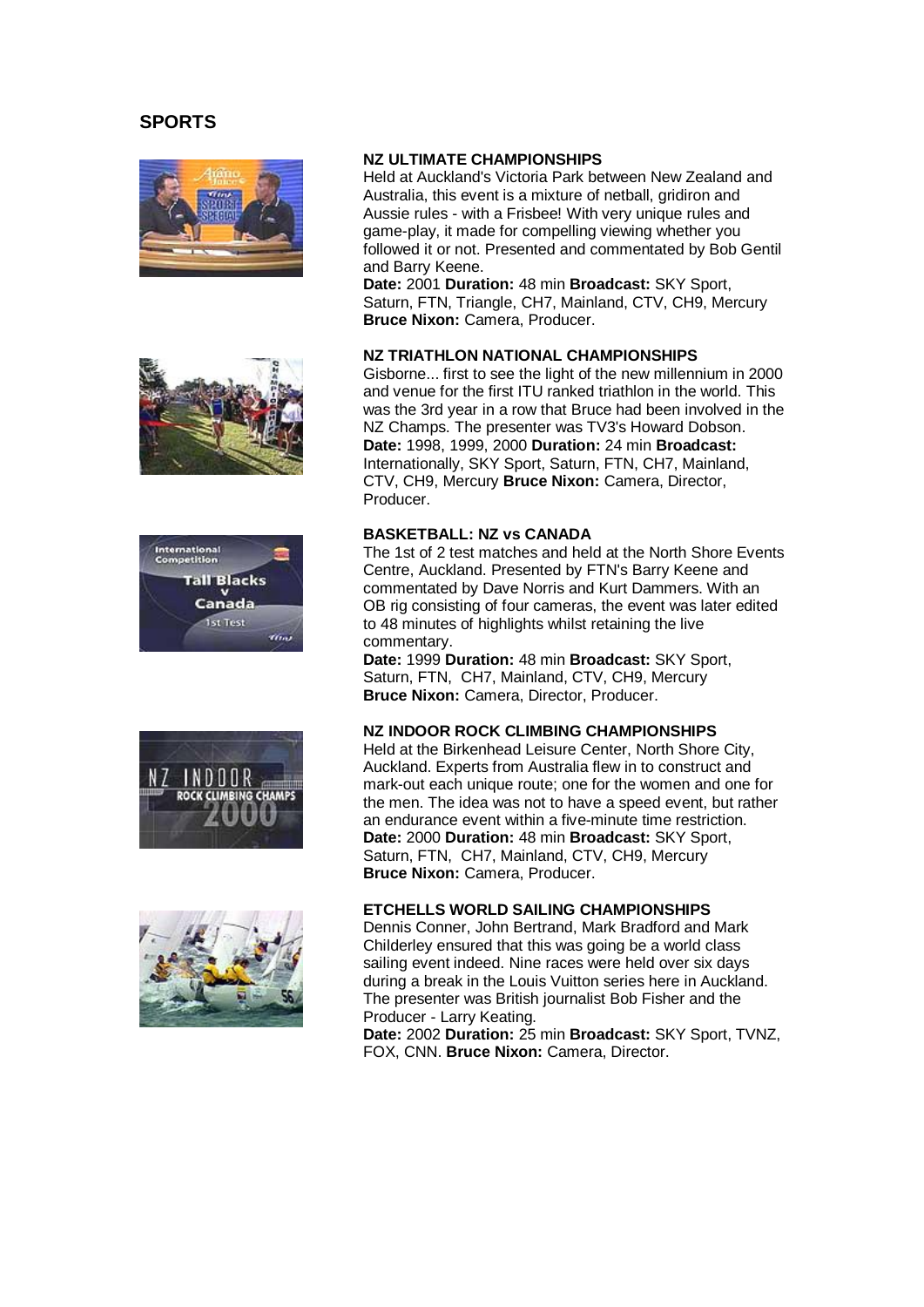







#### **ORACLE BMW RACING**

In March 2003 ORACLE BMW Racing become Challenger of Record for the XXIII America's Cup. Nixon Pictures assisted by providing ongoing video production for ORACLE BMW Racing with interviews and updates destined for German TV broadcast.

**Date:** Aug 2003 **Duration:** 17 min **Broadcast:** German TV **Bruce Nixon:** Director of Photography.

#### **THE WAY THE WEST WAS WON**

Richard Mason from SKY Sport decided to film a sports doco about 3 gliders racing down the West Coast of New Zealand from Murawai to Raglan, and back again! This is quite a feat of flying as the terrain varies considerably, from 500' cliffs to low beaches and wide river mouths. As gliders rely on lift from air currents, this was going to be a real challenge to fly and to film!

**Date:** 2003 **Duration:** 30 min **Broadcast:** Public Sales/ SKY TV **Bruce Nixon:** Camera.

#### **WORLD OF RUGBY**

Ben Atiga was the first subject of a series of rugby interviews destined for the U.K 'World of Rugby' TV programme. Since then we've been to Hamilton to interview the former All Black coach, John Mitchell and the rising NPC team - the Bay of Plenty. Bruce has teamed up with Jacqueline Leppan, who reports for the U.K - here in NZ.

**Date:** 2004 – 2005 **Duration:** 5x3 min **Broadcast:** BBC - U.K **Bruce Nixon:** Camera.

# **OCEANIA JUDIO WORLD CUP**

The first Oceania Judo World Cup was held at Tallebudgera on the Gold Coast of Australia, November 5th & 6th 2005. Nixon Pictures produced and directed 2 one hour shows for SKY TV in NZ and FOX Sports in Australia. It all came about through long time associate, Richard Mason of 3XL Productions. Richard acted as Executive Producer but was called away to Bermuda for another sports event. Bruce Nixon and editor, Alex O'Shaughnessy, travelled together to Aussie for the event and edited the shows on the fly. **Date:** 2005 **Duration:** 2X55 min **Broadcast:** SKY - FOX **Bruce Nixon:** Producer/Director.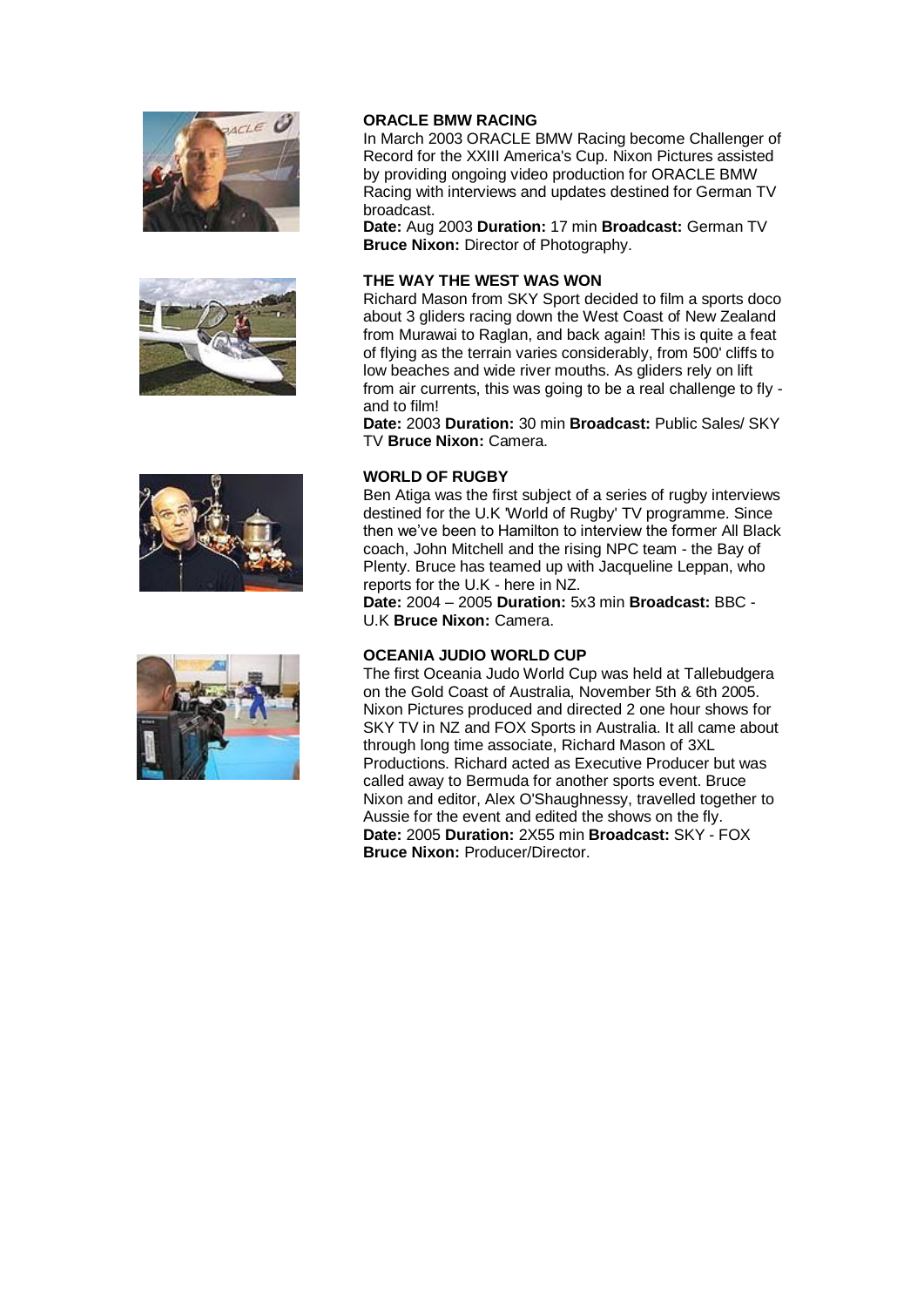#### <span id="page-11-0"></span>**TESTIMONIALS**

"He's a pleasant and hard working cameraman, with a good eye for composition. I've also viewed a range of material Bruce has directed, and I regard his work as being up to the best standards in the industry."

# **Rob Harley, Producer-Director, TVNZ**

"I have known Bruce for 10 years and have great respect for his wide range of talents in film & television production."

**Larry Keating, Producer, Mediawave Productions Ltd**

"I have had the great pleasure of working with Bruce Nixon on this season's episodes of Location Location Location... The ability to sequence whilst shooting, cover one-off events as they unfold, and maintain a good personal rapport with the people in front of the camera are an essential part of shooting the show. Bruce brought all these skills and more to his contribution and for that I'm very grateful."

# **John Hagen, Director,**

#### **John Hagen Productions**

"Being involved in the Iveco/All Blacks partnership as the Iveco consultant, I recently had the occasion to participate in the "Iveco Series" shooting in New Zealand. I very much appreciated Bruce's professionalism and versatility - together with the "human touch" that makes a job effective and a friendly experience. Together we have made a great team, and I cannot say anything less than that I look forward to working with him in any future occasion where shooting is involved, in New Zealand or elsewhere."

#### **Roberto Brignolo, Communications Consultant & Copywriter, Grosz, Milano, Italy**

"Bruce was a pleasure to work with and quickly developed enduring relationships and trust with our community organisation. Working in a demanding, competitive business, Bruce's strong professional, personal and production values shone through."

#### **Paul Thompson, Communication Manager, North Shore City Council.**

"I rate your work very highly. You covered every angle extremely well, you made it interesting, informative and most importantly there was none of the sensationalism that comes into today's journalism."

#### **Leanne Ryburn, Community Liaison Manager, Starship Foundation.**

"Our video has been very successful; many people around the world have passed comment about its content and how well it captured the essence of our product." **Alan Sherridon, Managing Director,**

#### **International Dynamometers Ltd.**

"The video perfectly portrayed the message we wanted to get across... Not only that, but the energetic way in which our involvement was presented elicited a very positive response from the audience."

#### **Craig Dowling, Public Affairs Manager, American Express Int (NZ) Inc.**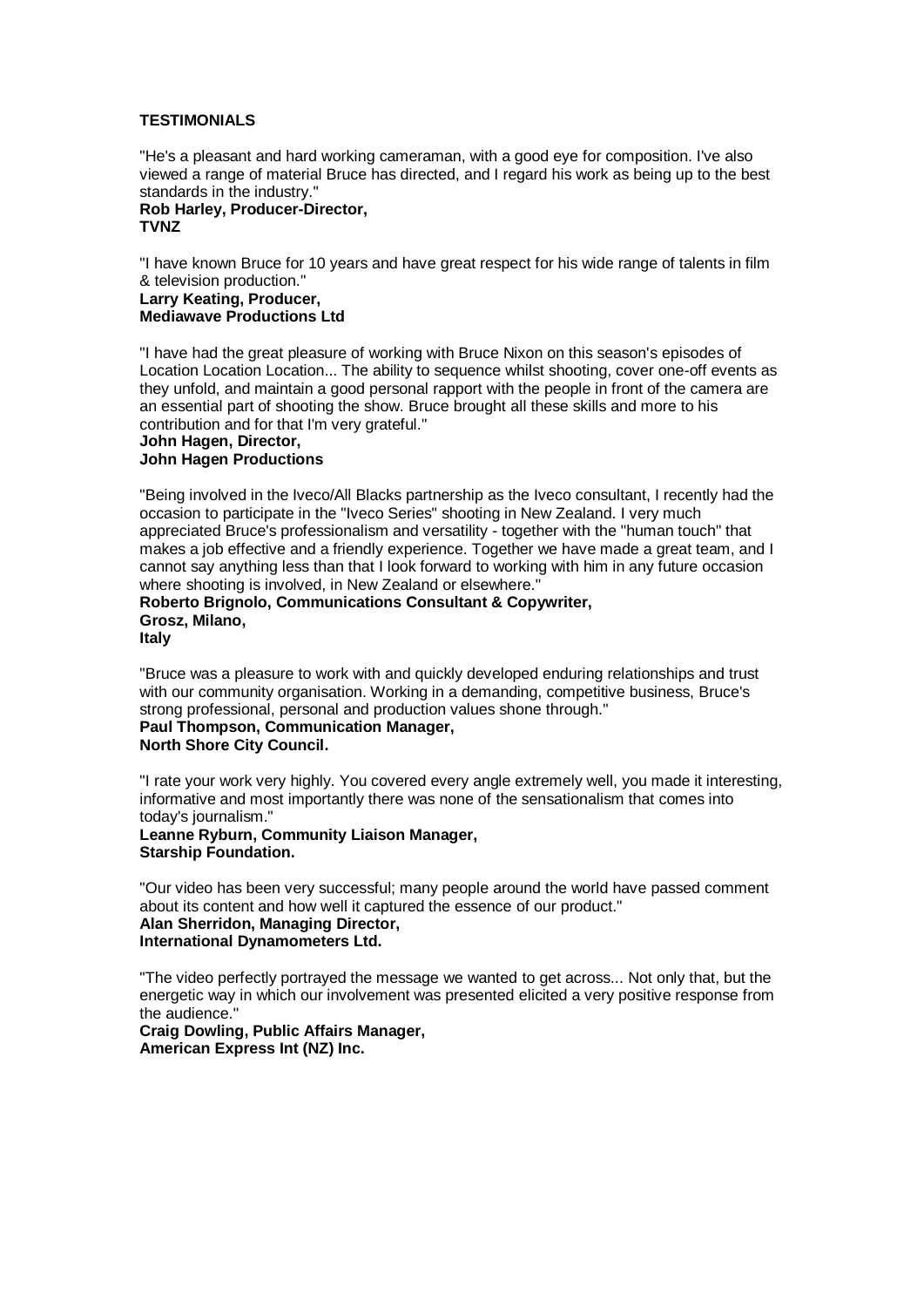"Global media have viewed and utilised the video footage of Treetops over the past five years, so that's a testimony to the video being able to last the test of time... and it's not just what we say, it's what the world market says. When the biggest television networks in the world use that material and consider it to be excellent quality, that says a lot about the expertise and the flair that Nixon Pictures has in the first place."

#### **John Sax, Founder & Owner Treetops Estate & Lodge, Rotorua, New Zealand.**

"Many thanks - the footage was perfect! We will be happy to contact you again if anything else comes up in New Zealand. We had the same thing done around the world from the same brief and it was amazing how different all the results were, but the quality of the image and professionalism of your team were excellent."

# **Polly Wright, IAAF Broadcasting Department, Monaco.**

"We have hired Bruce as a one-man team to film some key sequences with the main character of a documentary we were producing for ARTE about rugby in Samoa. At the time it was impossible for us to send our director and a French crew. Bruce went there alone, established a good contact with our main character, as well with all the other characters. What he sent us was really good: beautiful filming, matching our DOP/director's style, good interviews with our main characters and interesting live situations. Thank you Bruce, our film owes you some of its key moments!"

<span id="page-12-0"></span>**Fabrice Esteve, Producer, Head of International Co-productions & Co-financing, GEDEON PROGRAMMES, Paris, France.**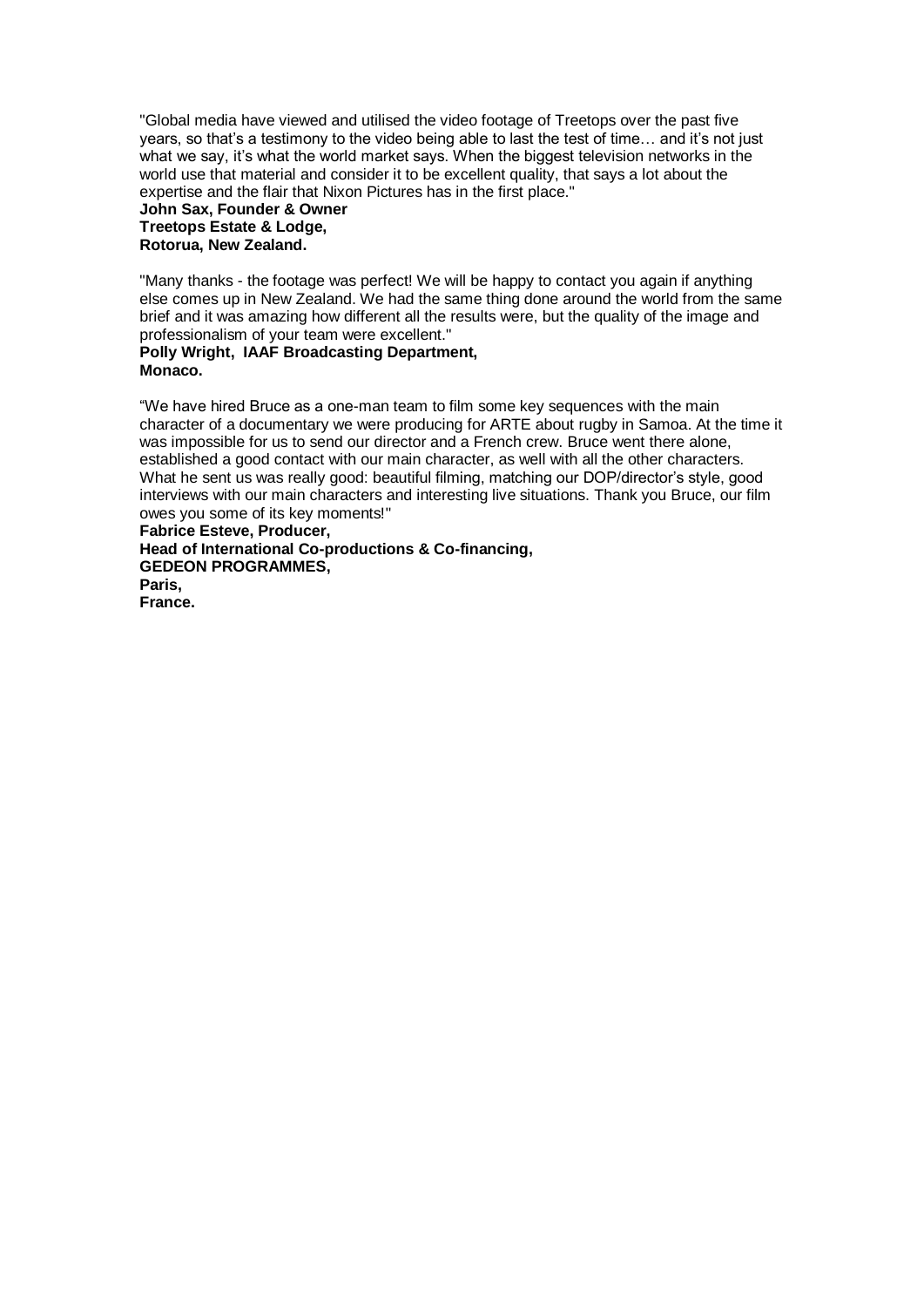### **ABOUT NIXON PICTURES**

Nixon Pictures was established in 2001. Over the years we have supported both the business sector and the television industry. However, to meet the demands of a growing number of producers who want to shoot documentaries in New Zealand, neighbouring countries and internationally, we now specialise in this field - documentary-making. We are based in Auckland and have a wide network of crews and interpreters on call. We also take the mystery and confusion out of filming in a foreign English country for those wanting shoot 'down-under'. When you"re a stranger in a strange land it makes life so much easier to be with someone who is fully conversant with the local scene.

Founding director, Bruce Nixon L.B.I.P.P, has always had a fixation for peering through a small hole! His extensive background spans 29 years of photography, television and video production both in New Zealand and overseas. He has combined the skills and experience acquired as a military photographer for 9 years, a commercial photographer for 6 years which over-lapped into 15 years in the television broadcast industry. Bruce specialises in camera, lighting and self-directing. Nixon Pictures uses a wide variety of equipment to ensure that the right tools are used to achieve the desired result. We are not limited to one or two camera formats, but can provide and operate many formats proficiently. To you - the customer, this means we take into consideration the budget and the end result... without compromising quality.

Sometimes a project will need additional specialists to become involved. We have a network of respected Producers, Directors, Camera Operators, Audio Operators, Gaffers, Grips, Editors, Graphic Designers, Writers and Musicians who can be called upon to contribute. We are not a stand-alone post production facility. Instead, we like to support the fine talents within the New Zealand industry and subcontract out whenever possible.

"Director of Photography" is Bruce's specialty field. With many years experience of the entire process needed to make good television, from planning and scripting to editing and even running a television station, Bruce is able to offer more than your average camera operator. He is a self-directed shooter if required, who can confidently approach the talent or authorities on the directors behalf whether filming with a crew in New Zealand or going solo anywhere in the world.

*"I've learned that for someone to want to keep working with you, it's not only because you can produce pictures that exceed their expectations, it's also because they have fun along the way and enjoy your company. For me, those three factors always take priority in my work."*

Bruce Nixon